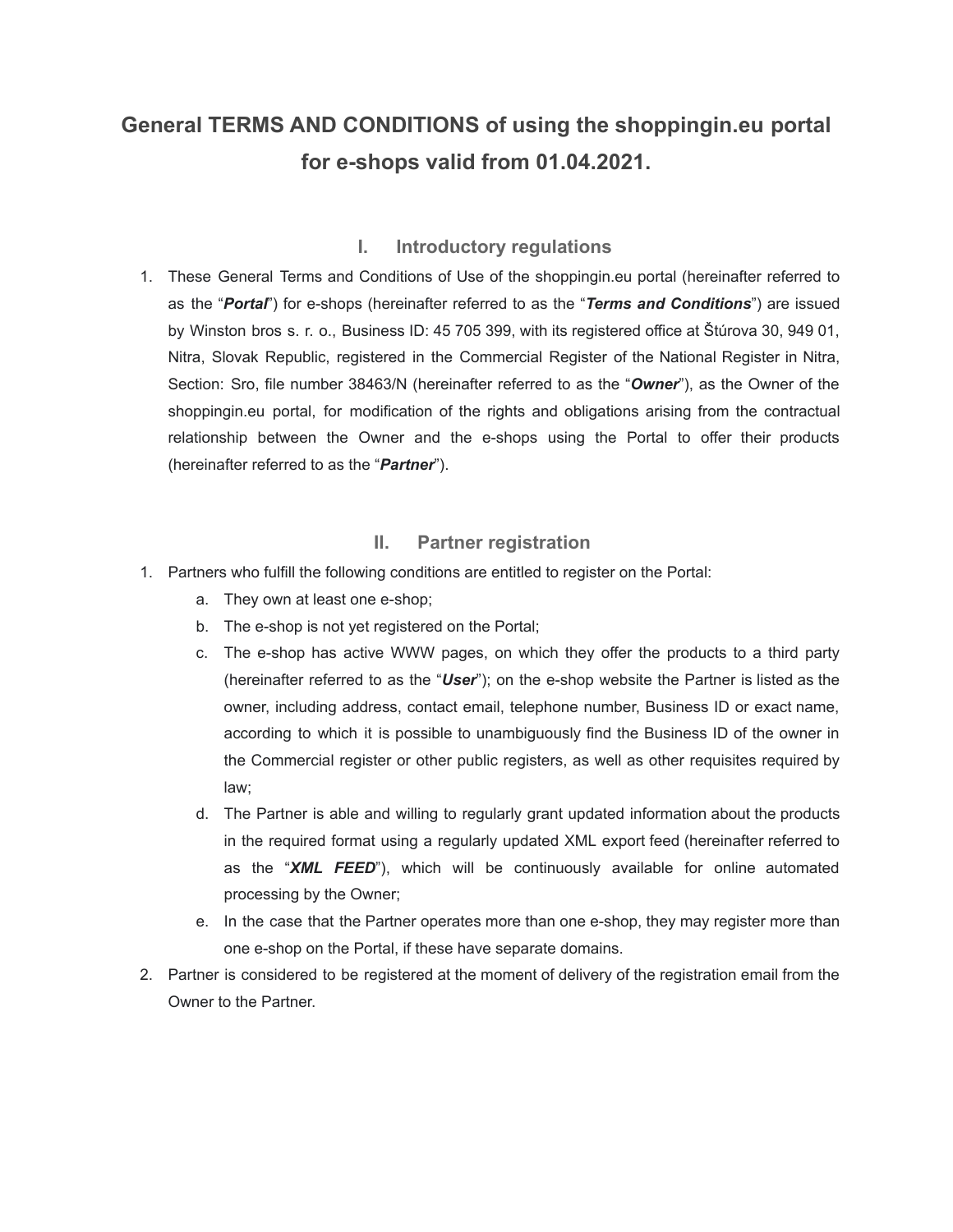## **III. Basic conditions of the XML FEED**

- 1. Products included in the XML FEED have to be available on the website of the e-shop, individual products must be listed only once on individual links and must have a unique URL address, with the price of the products defined so that the order for each product can be placed. Individual products within the XML FEED have to be separate items, capable of being a separate subject of the order without the need of ordering additional products or services, use of the other promotions, vouchers, proof of identity, or other documents unless the sale of products is subject to legal restrictions and the proof of identity is required, etc;
- 2. The information about the products exported within the XML FEED must be true, up-to-date, and must relate to the products themselves, not to the promotion of the e-shop;
- 3. The price of the products in XML FEED must be a final price for the User, ie. including all copyright, recycling, and other fees with correctly stated VAT. The final price of the products doesn't have to include other transport expenses if the Partner charges them to the User;
- 4. Products included in the XML FEED must meet all qualitative and legal requirements for sale to the final User in the Slovak Republic, or on the territories of the EU member states;
- 5. XML FEED must contain only those products, which can be delivered from Partner to the User;
- 6. The Owner will report detailed technical and content requirements of XML FEED to the Partner after their registration, while these conditions are binding for the Partner and their violation will be a reason for termination of the provision of services by the Owner to the Partner. Technical and content requirements of the XML FEED are not a part of these Business conditions and the Owner is authorized to change them depending on the technical requirements of the Portal.

### **IV. Rights and obligations of the Partner**

- 1. Based on the registration on the Portal, a user profile is created for the Partner, which is publicly displayed to the Portal. The user profile contains products from the supplied XML FEED;
- 2. The Partner is not entitled to use any means not provided by the Owner to influence the search results of offers on the Portal or other functions of the Portal for the purposes of its own benefit or the benefit of a User, in particular, to install software robots or modify XML FEED. Furthermore, the Partner is not entitled to offer or provide these mediums to other Partners or Users. In case of violation of this restriction, the Owner is entitled to cancel the registration (block) of the Partner and any other Partners who will use the given means to influence the functions of the portal.
- 3. Partner binds to offer new and unused products for sale on the Portal. In the case of offering used products, they are obliged to properly mark this fact or to include it in the relevant category for used products, if the Owner offers such a category on the Portal. In the event of a breach of obligations under this paragraph, the Owner is entitled to block the Partner.
- 4. The Partner has the right to terminate the contract at any time and also terminate the transfer of information via XML FEED, even without giving a reason. The notice is effective on the last day of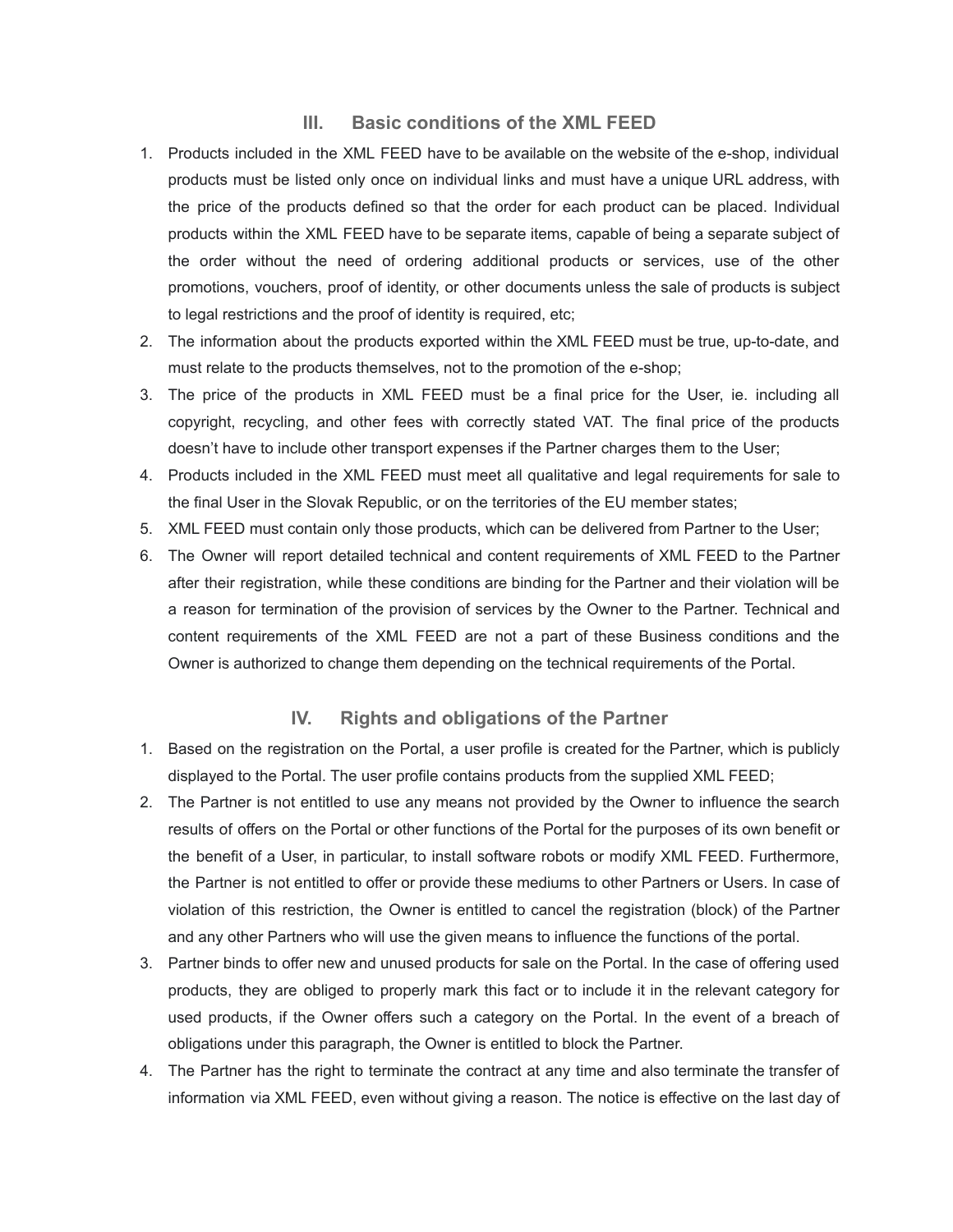the calendar month in which the notice was delivered to the Owner. The termination of the sending of XML FEED doesn't affect the implementation of purchase contracts concluded between the Partner and User and also on the obligation of the Partner to fulfill other contractual obligations towards the Owner until the termination takes effect.

5. The Partner is obliged to keep his identification and contact data up to date during registration on the Portal. The Partner is obliged to inform the Owner by email without delay to the address: support@shoppingin.eu about any change in their data, such as a change in the name of the e-shop, a change of registered office, or other invoicing data, etc.

### **V. Rights and obligations of the Owner**

- 1. The Owner is not responsible for the content imported by the Partners on the Portal, except in cases where the illegality of the content is demonstrably notified by an authorized person, and the content is not excluded without undue delay upon receipt of the notification. This responsibility of the Owner doesn't affect the Owner's right to temporarily or permanently delete any information entered by the Partner on the Portal if they independently obtain any suspicion of its illegal nature or refuse to disclose such information. This authorization also applies to information that is not inherently illegal but is capable of damaging the brand and interests of the Owner, other companies of the group of which the Owner is a part of, or the Portal.
- 2. The Owner is authorized to unilaterally terminate the registration (block) of the partner in the case of the violation of the rights stated by these Business conditions, particularly if the Partner:
	- a. violates the rules about XML FEED;
	- b. is offering the products, that conflict with legal regulations, or is publishing the offers with any otherwise illegal content;
	- c. is supplying the product to Users in conflict with a contract of sale (quality, quantity, delivery date), or they didn't deliver the products to a User due to a reason on the part of the Partner;
	- d. made interventions to XML FEED or the part of the Portal to manipulate the results of the search for the Users, or is using illicit means to influence the search results;
	- e. is not keeping the identification and contact information up-to-date;
	- f. is sending unsolicited commercial notifications to Users or violates the obligations in the handling of personal data;
	- g. if there is even one day in delay with the payment of any monetary obligation to the Owner.
- 3. The Owner is entitled to condition the publication of data about the Partner, e-shop, or products with their prior approval. If the information about the Partner, e-shop, or within the XML FEED is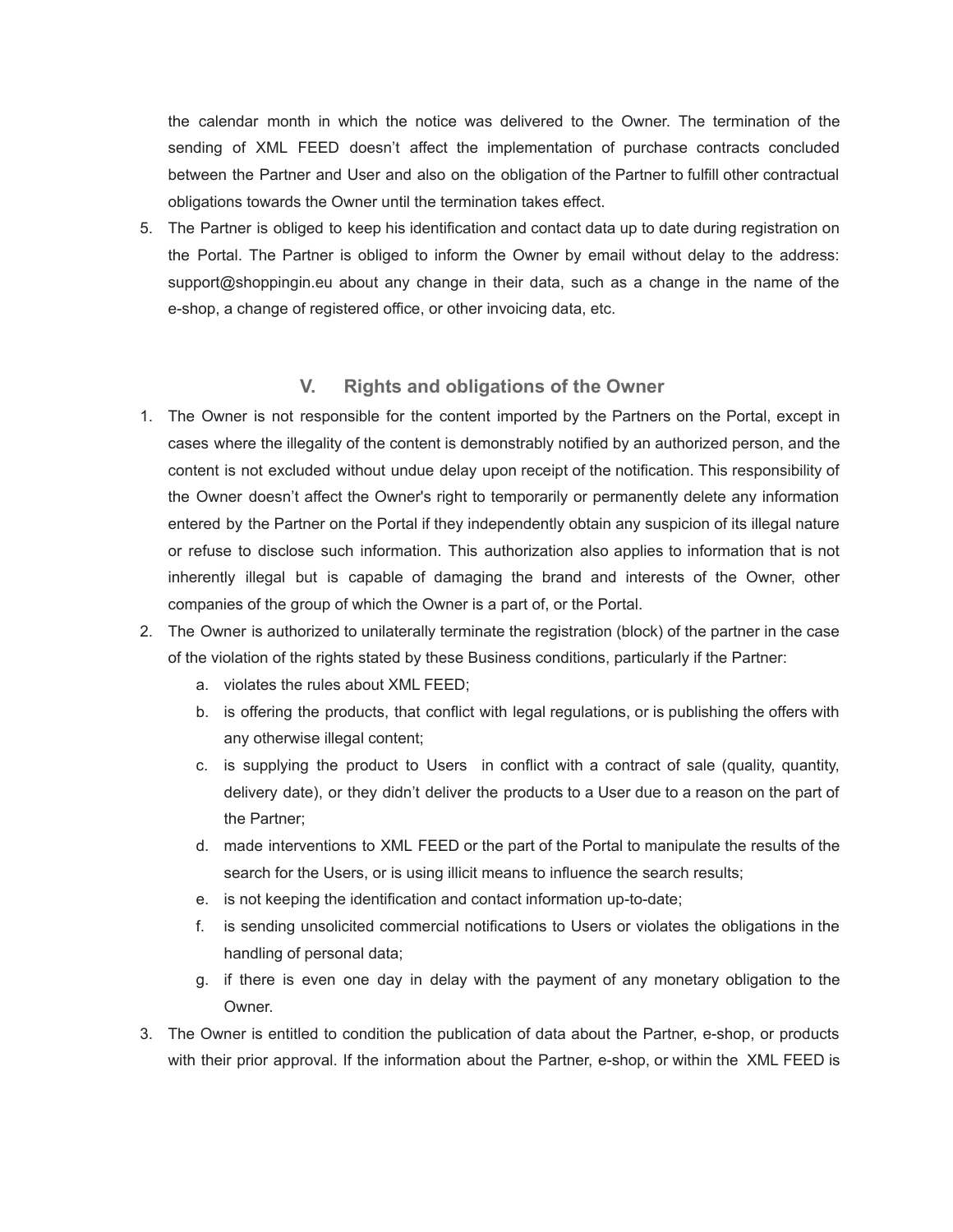provided misleadingly, is incomprehensible, or is included in the wrong category, the Owner is entitled to modify the information accordingly.

- 4. The Owner is not responsible for displaying the goods within the offer on the Portal if the XML FEED the Partner supplied doesn't meet the conditions of the XML FEED defined in these Business Conditions. Furthermore, the Owner doesn't guarantee the display of all items from XML FEED, nor is responsible for the correct display of individual items and the loss or damage of data stored on the Portal. The Owner shall make all available efforts to promptly eliminate the detected errors in the displayed offers or partial/complete unavailability of the Portal if they are caused by reasons on their side.
- 5. The Owner is entitled to keep a database of Partners, containing their identification, contact details, and reviews granted to the Partner and display them on the Portal even after the export of XML FEED by the Partner or after the termination of the contractual relationship with the Partner for any reason or after changing the e-shop owner.
- 6. The Owner is entitled to send trial orders of their goods to the Partners to verify prices, availability of goods, and test the throughput of the system. These test orders must not contain data based on which the Partner could believe that it is an actual order sent by a third party and based on it to send the goods and issue a tax document on it. For this purpose, the test order must contain information that it is a test order.
- 7. The Owner is entitled to terminate the registration of the Partner by notice, even without giving a reason. The notice is effective on the last day of the calendar month in which the notice was delivered to the Partner.
- 8. The Owner is obliged to maintain the confidentiality of information obtained during the performance of his obligations during the term of the contract. The Owner is entitled to use confidential information only to achieve the purpose for which it was provided, or made available. The Owner is not entitled to publish, make available, or otherwise use confidential information for the needs of third parties. A breach of the obligation of confidentiality for confidential information shall not be considered if the Owner provides confidential information with the written consent of the other Contracting Party, its employees, or other persons entrusted with the obligations of the Owner, public authority, or if the obligation to provide confidential information arises from law or decision of the relevant authority.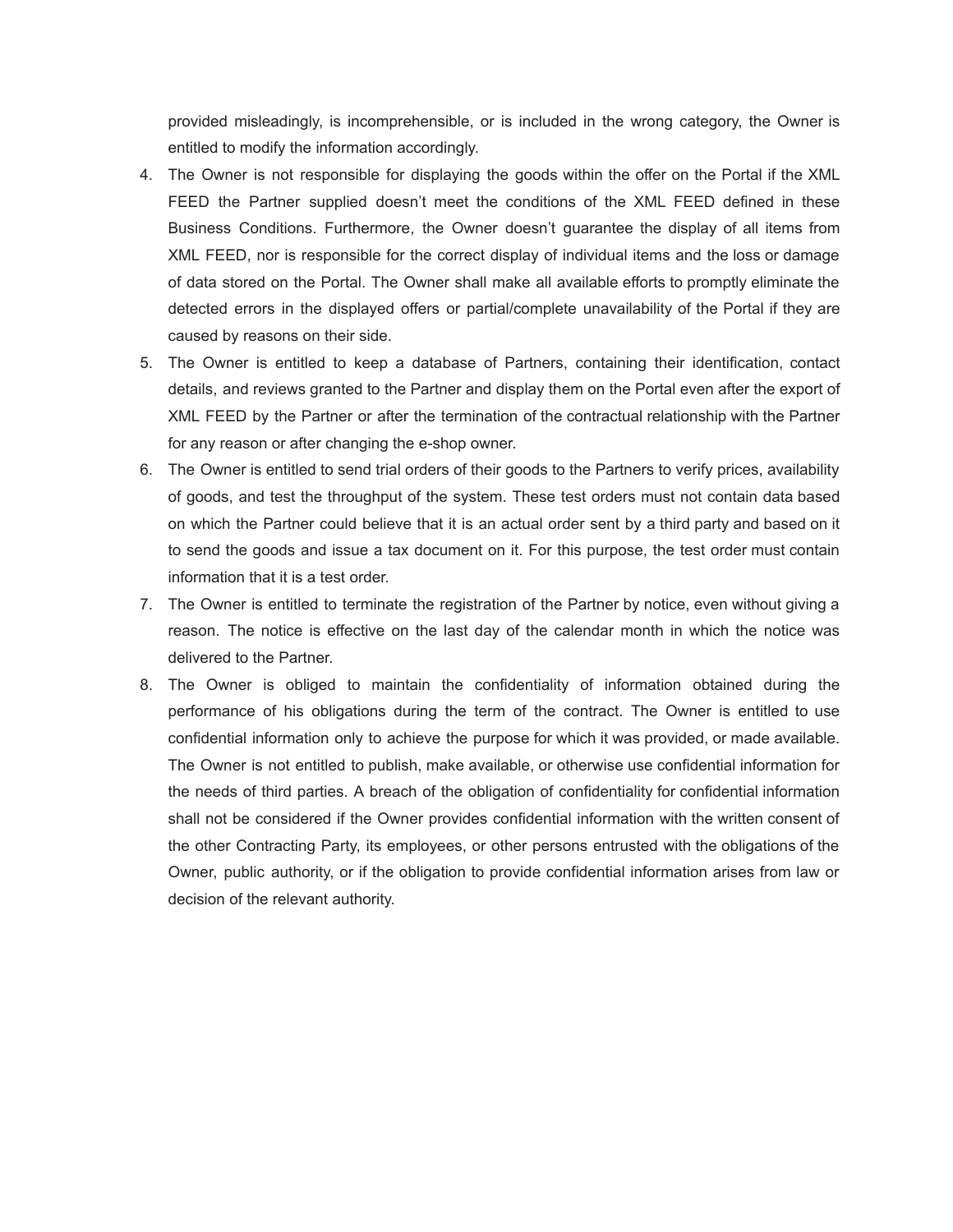#### **VI. CSS service**

- 1. In addition to operating the shoppingin.eu portal as a price comparison, the Owner offers the Partners the opportunity to place the so-called Shopping Ads as an ad in Google search results on behalf of a Partner (hereinafter referred to as the "CSS service"). By using the CSS service from the Owner, the Partner has the opportunity to receive a discount on charges for clicks on these ads on the Google Network, up to 20%. The Owner doesn't guarantee this discount or its amount.
- 2. A Partner who is interested in the CSS service may allow the Owner to access his Google Ads account and at the same time, they are obliged to allow the Owner access to his Google Merchant account. The Partner is obliged to provide the Owner with a statement (consent) in the form of an e-mail (through an online form) stating that they are interested in being a user of the CSS service from the CSS Partner shoppingin.eu. The Partner is also obliged to pay a monthly fee (remuneration of the Owner) for the CSS service according to Article VII. point 2.
- 3. If the Partner doesn't have his own Google Ads account, the Owner may provide the Partner with technical support in creating a Google Ads account. If the Partner doesn't have his own Google Merchant account, the Owner may provide the Partner with technical support in creating a Google Merchant account. Provision of support under this point is free of charge if the Partner uses the Owner's CSS services after creating accounts for at least 3 months from the date of the contractual relationship under point 6 of this article of the Terms and Conditions, otherwise, the Owner is entitled to invoice the support according to the valid price list.
- 4. The Owner is not entitled to make any changes or modifications to the settings of the Google Ads Account and the Google Merchant Account of the Partner without his consent.
- 5. The following shall be considered as an expression of interest in using the CSS service:
	- filling in and sending the registration form on the Owner's website,
	- indication of consent to these Business Conditions,
	- sending the billing data of the Partner to the Owner.
- 6. The contractual relationship between the Owner and the Partner is established at the moment of delivery of the e-mail to the Partner confirming the fulfillment of the conditions specified in point 5 of Article VI. of these Terms and Conditions and the successful transition of his Google Merchant account under the CSS Google Merchant MCA (Multi-Client Account). The condition for the establishment of a contractual relationship between the Owner and the Partner is the registration of the Partner according to Article II of these Business Conditions.
- 7. The Partner is at any time entitled to request the Owner to cancel the CSS service via the contact form listed at https://www.cssshoppingin.eu/contact/. The Owner is obliged to cancel the Partner's CSS service and Switchback (ie. transfer of the Partner's Google Ads account directly under Google) on the last day of the calendar month for which the Partner paid the Owner a fee according to Article VII of these Terms and Conditions; this doesn't apply if the Partner explicitly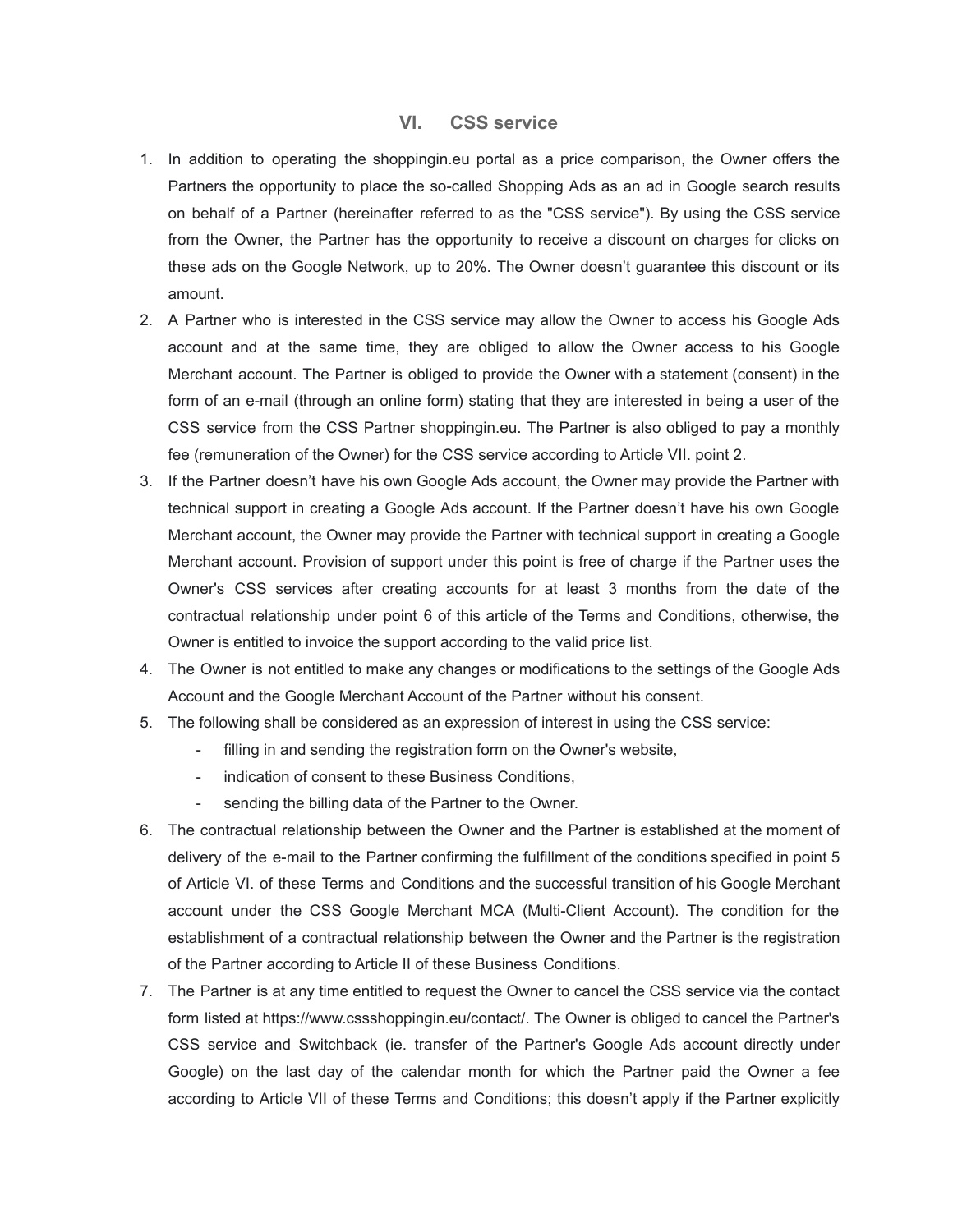requests the earlier cancellation of the CSS service. In this case, the Owner is obliged to cancel the CSS service within 5 days from the date of delivery of the Partner's request.

8. Article V. point 2 of these Business Terms and Conditions can apply *mutatis mutandis\** for the unilateral cancellation of the CSS service by the Owner. In the event of unilateral cancellation of the CSS service by the Owner, the Owner is obliged to perform a Switchback without undue delay.

### **VII. Financial conditions**

- 1. The Partner's registration and publication of his user profile are provided free of charge.
- 2. The Owner is entitled to remuneration in the form of a monthly fee if the Partner uses the CSS service according to Article VI. point 2 of these Terms and Conditions. The Owner is not entitled to remuneration for the first 30 days from the date of the contractual relationship according to Article VI. point 6 of these Terms and Conditions (hereinafter referred to as the "*Free Period*"). The Owner is entitled to issue an invoice to the Partner in the amount of the monthly fee for a calendar month in advance with a maturity of seven (7) days from the date of its issuance; The Owner has the right to remuneration in the full amount of the monthly fee even if the Partner has not used the paid CSS service for the entire calendar month; this doesn't apply in the case of a calendar month during which the Free Period expires, and after the expiration of the Free Period, the Owner is entitled to invoice the Partner for part of the calendar month as well. The Owner's fee for the use of the CSS service may be made by the Partner through recurring payment. In the case of repeated payment, the relevant remuneration of the Owner has settled automatically at regular fixed intervals (30 days) from the date of establishment of the contractual relationship according to Article VI. point 6 of these Terms and Conditions. The Partner authorizes the number of future payments on the first payment. If the temporary price advantage is provided to the Partner, the Owner shall also be notified of the number of recurring payments after the end of the preferential period upon the first payment. The Partner is entitled to request the cancellation of recurrent payments via the contact form provided at <https://www.cssshoppingin.eu/contact/>.
- 3. The amount of the monthly fee shall be determined based on the price list valid for the relevant period. The price list is published on the web address of the Owner's website. The Owner may unilaterally change the amount of the monthly fee, always with effect from the first day of the calendar month, while the Owner is obliged to notify the Partner of the new monthly fee to the Partner's email in advance, but at least twenty (20) days before the change date. If the Partner doesn't agree with the new amount of the monthly fee, they are entitled to terminate the contract within ten (10) days from which the Owner notified him of the new amount of the monthly fee, otherwise, the Partner is deemed to agree with the new amount of the monthly fee. The Partner's termination is effective on the last day of the calendar month preceding the calendar month in which the change in the amount of the monthly fee is to take effect. This provision doesn't affect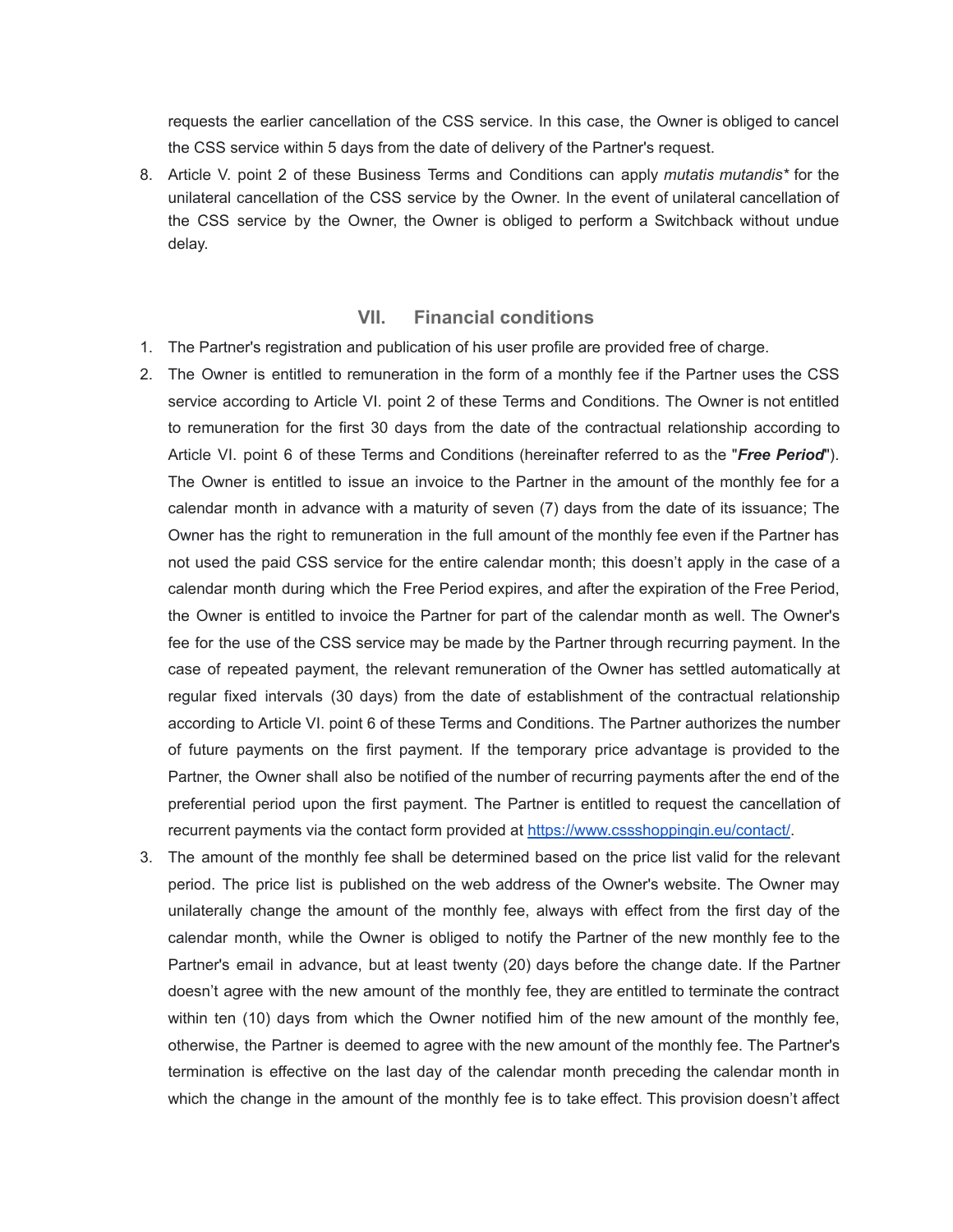the right of the Owner and the Partner to terminate the contract in other cases stipulated by the contract or these Business Conditions. The Partner is obliged to deliver the notice according to this point to the Owner via the contact form provided at <https://www.cssshoppingin.eu/contact/>

4. In the event of the Partner's delay in paying the invoice, the Owner is entitled to interest on arrears in the statutory amount and a contractual penalty in the amount of 0.05% of the amount due. The Owner is entitled to individually negotiate special conditions of cooperation with the Partner in a separate contract. In this case, it is considered that the amount of the monthly fee thus individually agreed between the Owner and the Partner is considered confidential information, about which both the Owner and the Partner are obliged to maintain confidentiality; To maintain the Partner's confidentiality of this confidential information, the provision on the Owner's confidentiality obligation according to point 8 of Article V of these Business Conditions shall apply *mutatis mutandis\**. The partner is responsible for the accuracy and completeness of the billing information provided during registration. The Partner is obliged to notify the Owner of any changes in invoicing data via the contact form provided at <https://www.cssshoppingin.eu/contact/>

#### **VIII. Final words**

- 1. The rights and obligations not regulated by these Business Terms and Conditions are governed by generally binding legal regulations of the Slovak Republic, preferably Act no. 513/1991 Coll. Commercial Code.
- 2. The court competent to resolve disputes arising out of or in connection with this Agreement is the Provider's general court. For the case of the international element, the applicable law is the law of the Slovak Republic.
- 3. These Business Terms and Conditions come into force and effect on 01.04.2021 and replace all hitherto applied Business Terms and Conditions valid between the Provider and the Partner and are valid until revoked, or until the moment their change takes effect, notified by the Provider. The Provider is obliged to notify the Partner of any change in the conditions no later than 30 days before the validity of the new or changed conditions. If the Partner doesn't accept the new or changed conditions, they are entitled to terminate the cooperation with the Provider without penalty on the last day of validity of these "old" Business Conditions.
- 4. If an individual Agreement is concluded between the Provider and the Partner with contractual conditions different from these Business Conditions, the provisions of such individually negotiated Agreement shall take precedence over the provisions of the Business Conditions, even if the Provider changes these Business Conditions.
- 5. The contracting parties may communicate in writing in the form of a demonstrably delivered email, and this communication is considered legally binding. For this purpose, both the Provider